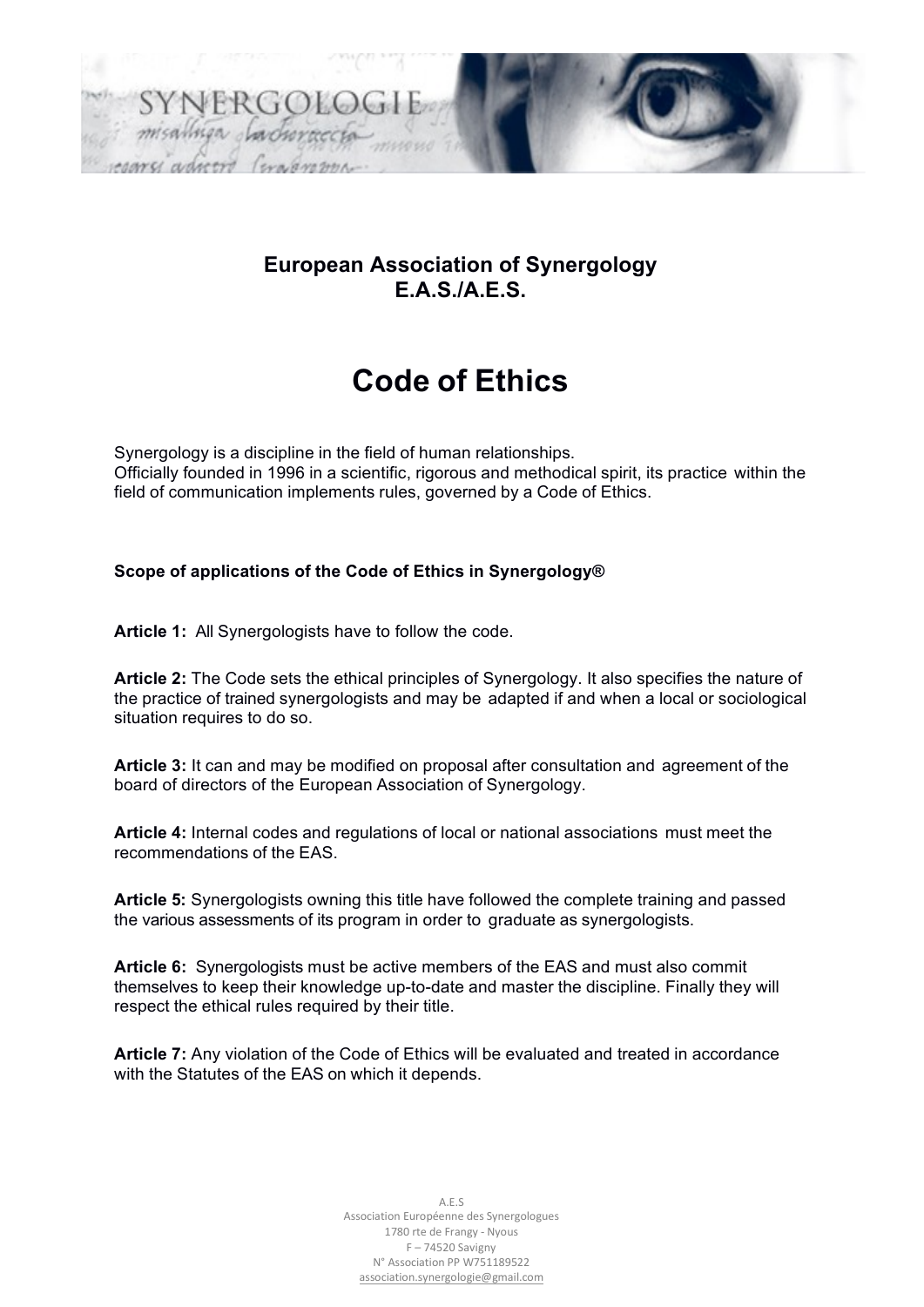

## **Fundamental Principles**

**Article 8:** Synergologists are expected to strictly follow and apply the following five fundamental principles:

- Integrity in the process.
- Transparency.
- Objectivity in information processing.
- Impartiality of judgement.
- Honest positioning.

# **8.1 Integrity in the process:**

**Article 8.1.1:** Integrity of synergologists is the basis of trust and credibility given to their judgement. In this context, they must establish their observations with honesty as well as with a sense of responsibility.

**Article 8.1.2:** Synergologists should not take part in illegal activities or engage in any acts which could discredit the discipline of synergology.

**Article 8.1.3:** When voicing their opinion in the media, synergologists must hold a coherent, scientific and credible speech. They are responsible for what image of synergoloy they give to the public and should refuse cooperation to all publications and public intervention on radio or television if insufficient guarantee in reliability and credibility cannot be guaranteed. If lack of credibility is invoked on the media's part, or if a type of uncertainty prevails regarding the nature and objectives on the service requested, synergologists must first ask the EAS to validate their action.

## **8.2 Professional transparency:**

**Article 8.2.1:** Synergologists should implement all available resources in order to present their observations in the form of a transparent and rigorous report.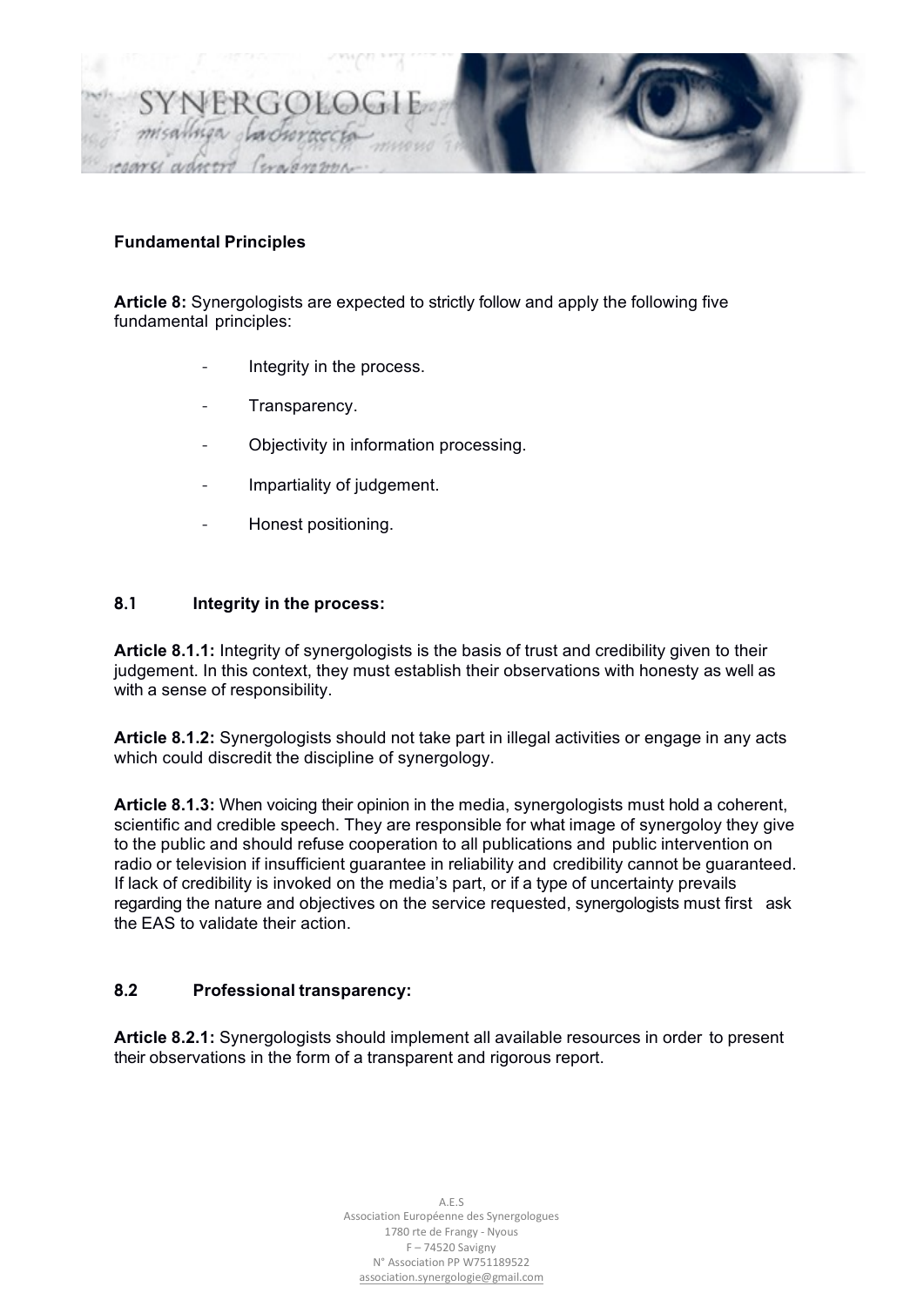

**Article 8.2.2:** In a spirit of development, it is beneficial to Synergology that one presents themselves as a synergologist, or use the word Synergology in written contributions or public appearances. In cases where the reference to Synergology would not be clear the person in question might be audited by the EAS.

In case of a badly intentioned person, disciplinary measures might be implemented by the EAS that person depends on, in accordance with the procedures under the Articles and internal rules of the Association.

# **8.3 Objectivity in processing of information:**

**Article 8.3.1:** Synergologists display the highest degree of objectivity in gathering, assessing and communicating relative information regarding the people whose Synergology profile they carry out.

**Article 8.3.2:** Synergologists do not let their professional judgement be influenced by personal interests or by third parts.

**Article 8.3.3:** Synergologists make consistent observations that match with the precepts of synergology and on a broader level admissible by the scientific community.

**Article 8.3.4:** Synergologists practicing in the area of research must use all available means to compare synergological discoveries with other scientific disciplines.

**Article 8.3.5:** Synergologists will be keen to transmit the outcome of their discoveries in the field of scientific research and put into place external validation of their discoveries outside the scope of the Synergology.

## 8.4 **Impartiality of judgement:**

**Article 8.4.1:** Synergologists must not take part in activities or build up relationships which could jeopardize the impartiality of their teaching or observations.

**Article 8.4.2:** Any synergological intervention must exclude any opinion or value judgement when seriousness and scientific origin cannot be demonstrated.